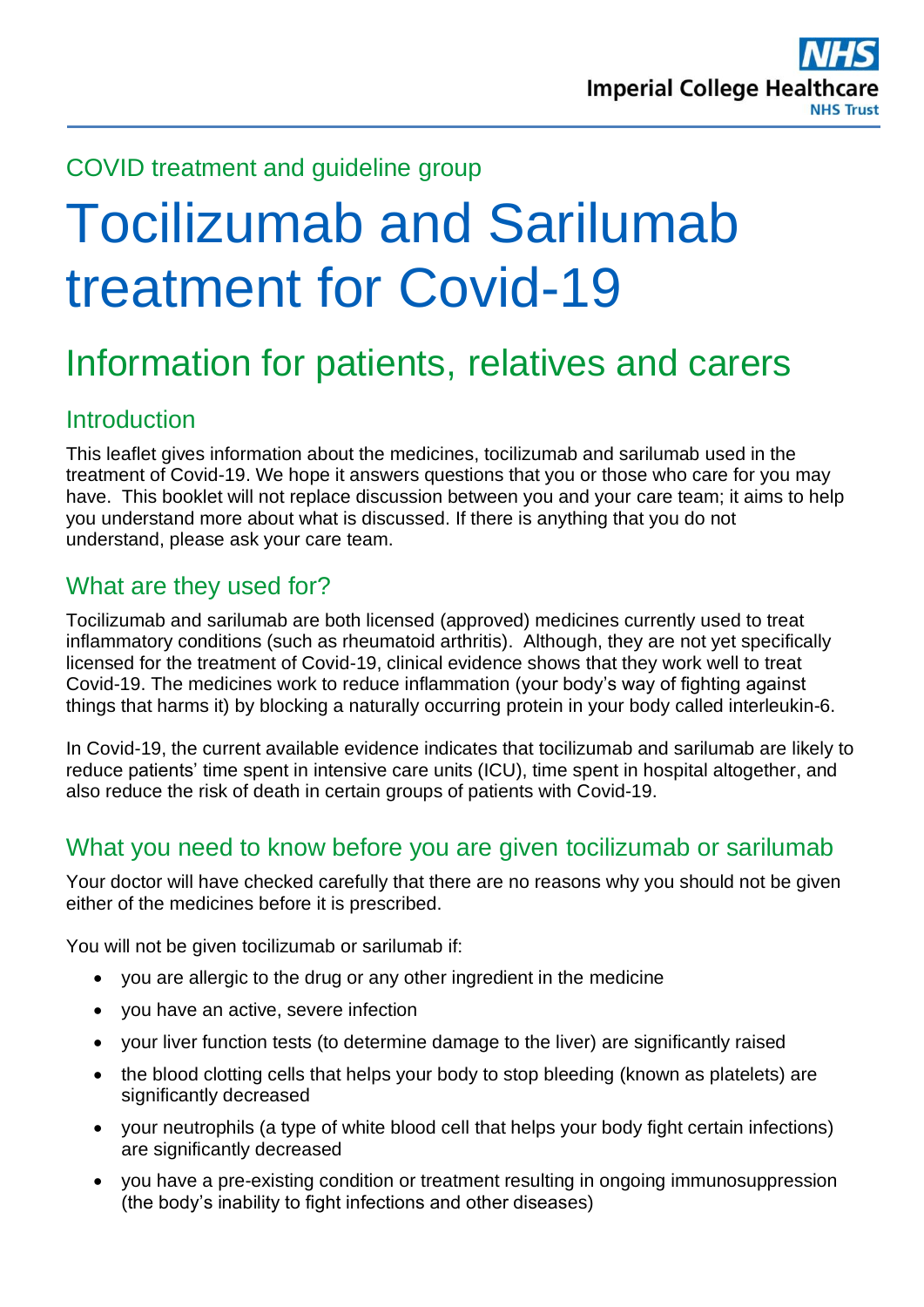A blood test will be taken before treatment to determine if you have a low white blood cell count, low platelet count, or high liver enzymes (that might reflect an acute liver problem).

# Pregnancy and women of childbearing age

Tocilizumab or sarilumab should not be used during pregnancy unless you are advised to do so by your consultant as there are limited data for use in pregnant women.

Women of childbearing potential must use effective contraception during and up to three months after treatment if asked to take either of these medicines. Please discuss your individual circumstances with your care team.

## How they are given

**Tocilizumab** is given as a drip (intravenous infusion) into a vein, by a doctor or a nurse. They will dilute the solution, set up the drip and monitor you during and after the treatment. The dose of Tocilizumab that you will be given to treat for Covid-19 will be based on your body weight. It is given as single dose over one hour.

**Sarilumab** is given as a drip (intravenous infusion) into a vein, by a doctor or a nurse. The doctor or nurse will prepare and set up the drip, monitoring you during and after the treatment. The dose of Sarilumab you will be given for Covid-19 is 400mg. It is given as single dose over one hour.

## Possible side-effects

From the trial data available at present, the most reported side-effects are:

| <b>Drug</b> | <b>Commonly reported side-effects</b>                                       |
|-------------|-----------------------------------------------------------------------------|
| Tocilizumab | infections in your sinuses or throat<br>$\bullet$                           |
|             | blocked or runny nose and sore throat (upper respiratory tract<br>$\bullet$ |
|             | infections)                                                                 |
|             | headache                                                                    |
|             | raised blood pressure                                                       |
|             | abnormal liver function tests - you will be tested for this                 |
| Sarilumab   | low white blood cell counts – you will be tested for this                   |
|             | abnormal liver function tests - you will be tested for this                 |
|             | injection site reactions (include redness and itching)                      |
|             | infections in your sinuses or throat<br>$\bullet$                           |
|             | blocked or runny nose and sore throat (upper respiratory tract<br>$\bullet$ |
|             | infections), urinary tract infections                                       |

#### After treatment

You must tell your care team straight away if you think you have an infection during the **three months** after treatment with either tocilizumab or sarilumab. Symptoms may include fever, sweats, or chills.